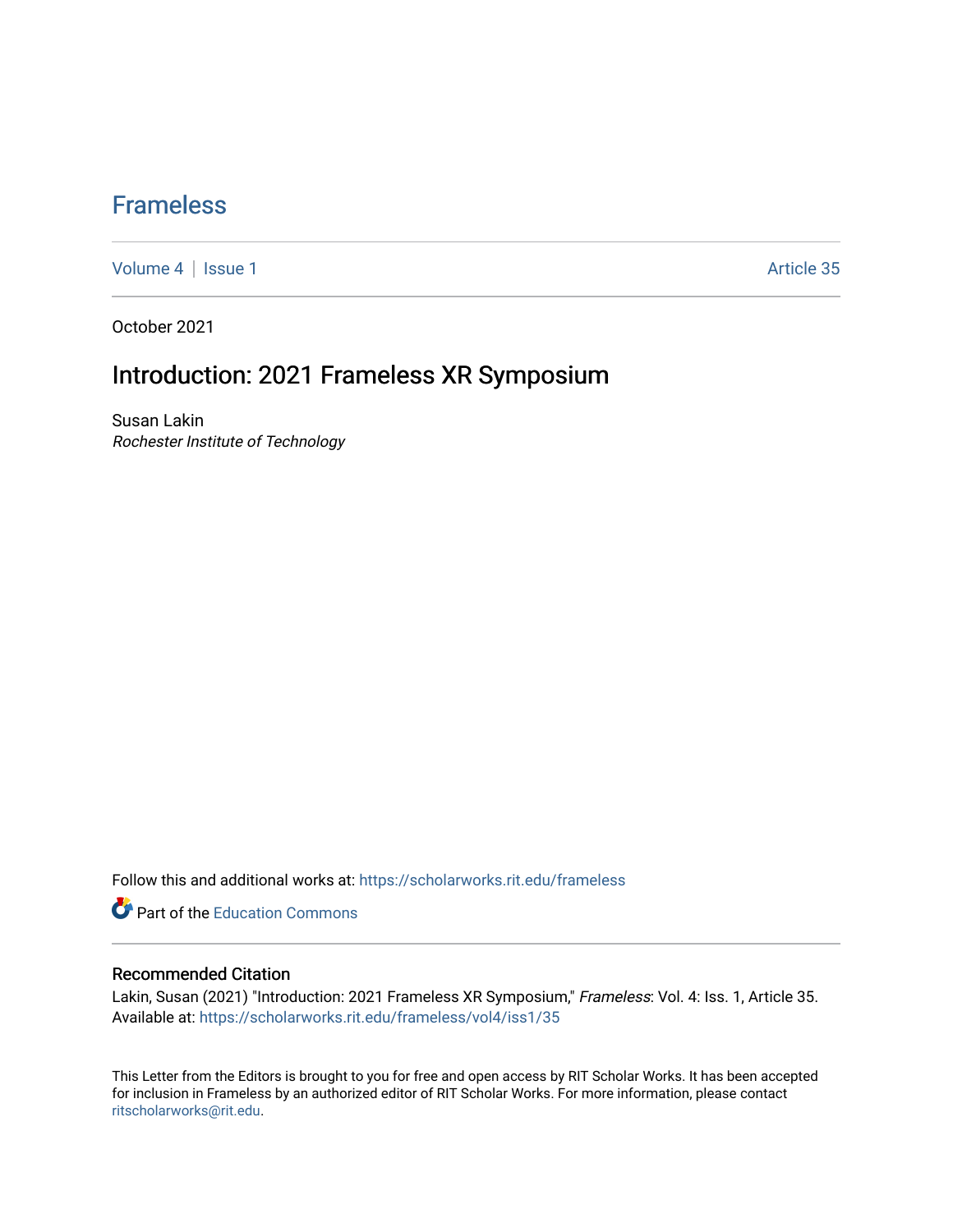# **FRAMELESS**

## **Introduction: 2021 Frameless XR Symposium**

**Susan Lakin** Rochester Institute of Technology College of Art and Design

The Frameless XR Symposium is an interdisciplinary conference focused on research, innovation, and artistic creation in the fields of augmented reality, virtual reality, and mixed reality. As we continue to navigate the global pandemic and follow the Rochester Institute of Technology (RIT) COVID-19 Dashboard guidelines, the symposium organizing committee choose a hybrid format for safety and flexibility, as well as in the spirit of extended reality.

In person programming was hosted at the RIT MAGIC Center and streamed via Zoom by our MAGIC student tech team. Presentations on both days included a wide range of topics covering research in spatial audio, mixed reality, XR learning, cultural heritage, and healthcare. Following the success of last year's Mozilla Hubs student design contest, we ran another student competition that resulted in two stunning virtual worlds that were showcased at midday meet ups both days for all attendees. Taking advantage of Mozilla Hubs new Twitter functionality, we offered an in-world raffle with challenges for participants to acquire tickets to win an Oculus Quest 2, providing entertainment and engagement in the virtual spaces and on social media. For our keynote sessions, we experimented with a different format consisting of two panel discussions featuring Meta Reality Lab Directors addressing the evolving landscape of XR on day one and day two, a team of USC JOVRNALISM alumni and professor shared their XR journalism projects. Breaks during the event included opportunities to view online Flash Talks, samples of XR research at RIT, and an in person augmented reality exhibition, Hostile Terrain 94, at the RIT University Gallery (the producers of Hostile Terrain 94 spoke at the 2020 symposium). Based on positive feedback last year, we brought back the midafternoon mindful yoga break, both on line and in person. This year we were pleased to be able to bring back workshops and XR demonstrations in person, with a reception to end the event (a playlist of this years demo teaser videos can be found on the Frameless YouTube channel).

The symposium is a team effort with collaboration across disciplines and includes colleagues from both RIT and the University of Rochester. As Symposium Chair, I'd like to thank and express my gratitude to the organizing committee for their contributions to the program: Mike Murdoch/Shauna Cross/Rich Doolittle/Roshan Peiris (Programming); Riham Alieldin/David Halbstein (Journal); Meaghan Moody/Mari Jaye Blanchard/Trent Hergenrader/Missy Warp